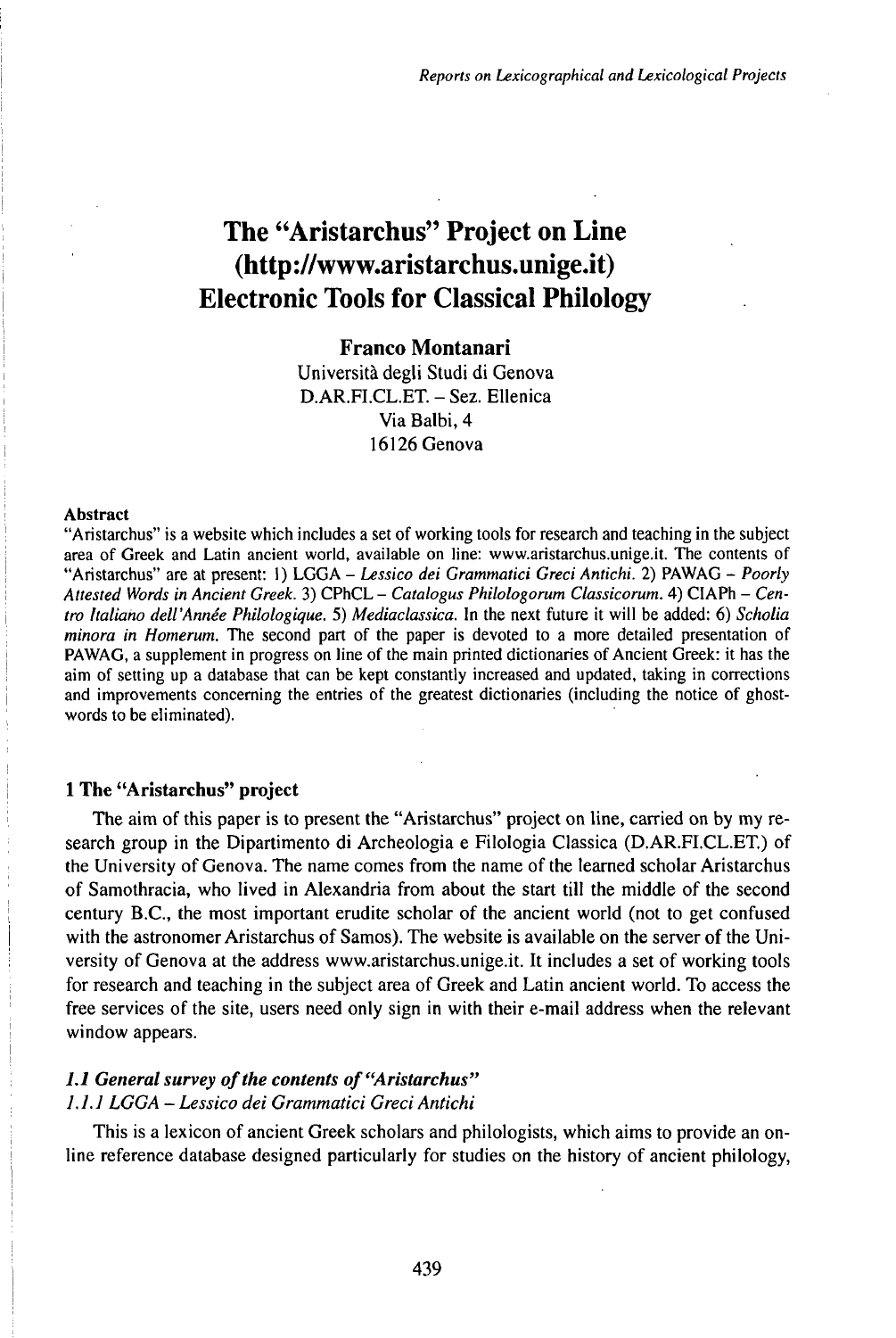grammar and scholarship. The contents consist of files on the personalities who variously contributed to erudite and philological-grammatical research in ancient world, alphabetically ordered by Latin name. The number of indexed figures has now been increased up to a total of 542 (and some more are foreseen). The files are made available progressively (as soon as work on a file is completed) for download in pdf format. Meanwhile many files (except for some still marked as only planned) can be requested via e-mail: the file (in the temporary state of the moment) will be sent as a Word-file in rtf format.

## *1.1.2 PAWAG - Poorly Attested Words in Ancient Greek*

A detailed presentation of this project will be given *infra* (see 1.2).

## *1.1.3 CPhCl- Catalogus Philologorum Classicorum*

This provides another reference tool for scholars of Greek-Latin Antiquity, above all for studies on the history of classical philology in the modern age. The *Catalogus* started off by the University of Pisa:<sup>1</sup> now the project goes on and becomes available on line thanks to a cooperation between the Dipartimento di Filologia Classica of the University of Pisa and the D.AR.FI.CL.ET. of the University of Genova. The *Catalogus* is composed of files on the personalities who were active in the period from 1880 to 1980.<sup>2</sup> The objective of CPhCl is to collect the bio-bibliographical data concerning classical philologists born after 1850. A standard file records the main stages of the academic and scientific curriculum, the most significant papers, biographies, bibliography, *Nachlass* (if known), papers *in honorem* or *in memoriam* and other useful data. The work is in progress: a census of more than 5000 scholars was taken, whose list constitues the basis of the CPhCl: some 800 items are ready to be make available on line.

## *1.1.4 ClAPh* - *Centro Italiano dell'Année Philologique*

CIAPh is the Italian editorial office of the *Année Philologique,* the well known reference bibliography for scholars of Greek and Latin antiquity. Active since 1996 in the D.AR.FI.CL.ET. of Genova, CIAPh is in charge of the indexing of the entire classical bibliography produced in Italy and cooperates with the international staff of the *Année Philologique* by means of a computer network. This web page is a showcase for the Italian office: it includes all the relevant information concerning the italian production in the field (list of journals as well as of other bibliographical items taken into consideration, status of indexing, etc.) and is linked to the overall site, allowing search operations to be performed on the international bibliographical database.

<sup>&</sup>lt;sup>1</sup> On the initiative of Scevola Mariotti, following the International CNR Congress "La filologia classica nel secolo XX", hold in Rome in 1984 (proceedings published in the volume Arrighetti et al. [eds.] [1989]).

<sup>2</sup> With a chronological connection to Pökel (1882).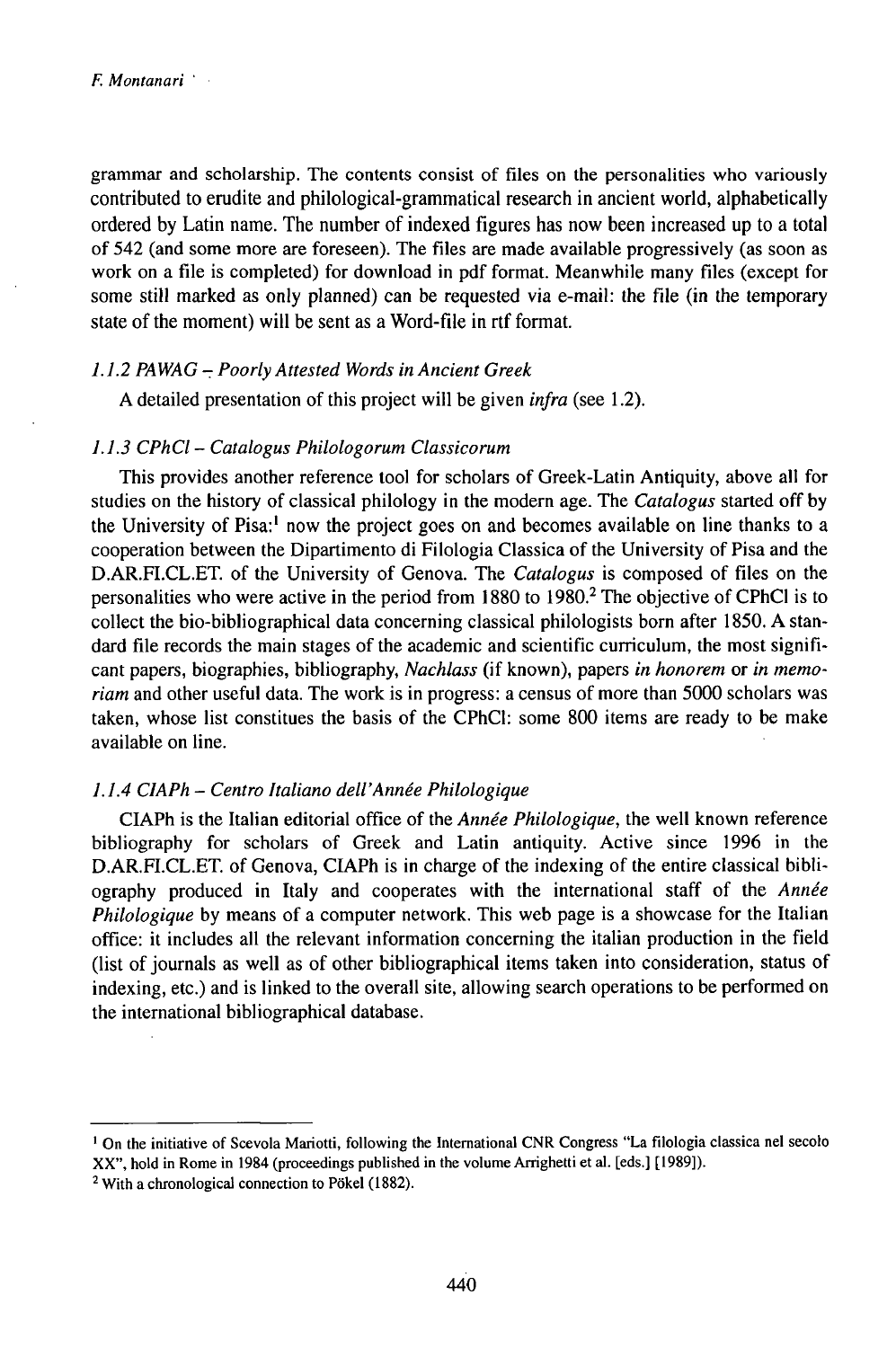# *1.1.5 Mediaclassica*

This is a web site for didactics of the ancient Greek and Latin languages, carried out by a group of scholars and teachers working in my Department of the University of Genova in partnership with Loescher Editore in Torino.

## *1.1.6 Scholia minora in Homerum*

This page will be in a few months a new entry of the site: it will contain a collection of editions and images of papyrus texts with *Scholia minora* on Homer.

## 1.2 The PAWAG project

For some time I have taken into my head that the possibilities of the electronic technology on line was extremely interesting for the future of scientific lexicography, in this case for Ancient Greek lexicography. This particular project (in partnership with Loescher Editore in Torino) has the aim of setting up a database in the form of a dictionary, to gather together words of Ancient Greek that are either only scantily attested (i.e. in a small number of occurrences), inadequately (i.e. characterized by some sort of uncertainty) or in any case problematically, both from a formal and semantic point of view. Moreover, we are well aware of the fact that new words are continually being discovered also for a language as Ancient Greek: for such words there is no repertory that can be kept constantly updated, nor can one exist unless the flexibility of electronic tools is exploited for this purpose. Finally, the practically unlimited possibilities of data warehousing in electronic format allow this container to receive also corrections and improvements of every kind concerning the entries of the greatest dictionaries.

The objective is to establish an archive of this type of material and of the related available information. Actually, the project is to build up a real supplement in progress, available free on line, of the main printed dictionaries of Ancient Greek. Its lexicographical structure and the set of reference authors and works are based on the second edition of my Greek-Italian dictionary (Montanari [2004]).

The items listed in this special lexicon should contain much more than what is to be found in a normal dictionary, if not at the beginning of the work, certainly as time goes by and the contents are increased by the results of on-going research. That is to say, it should contain (as far as possible) the available information concerning the meaning, the etymology, the forms, the passages, with the aspects on which doubts and discussion focus, and also the bibliographical references, so that users can find all the elements necessary in order to gain a good idea of the issues involved, or can at least trace all the necessary information to study the word in question. In other words, something like a half-way house between a dictionary in the strict sense and an encyclopaedic lexicon, albeit in a somewhat limited sense.

Being able to rely on a tool of this kind is therefore a valuable resource that can also be of great help for authors of dictionaries, new dictionaries or new editions and revised versions ofexisting dictionaries. Quite simply, it means being able to rely on a database that will save considerable time and improve the results. This can create a fruitful interconnection between genuine research work and the production of an essentially scientific tool, and can also bring